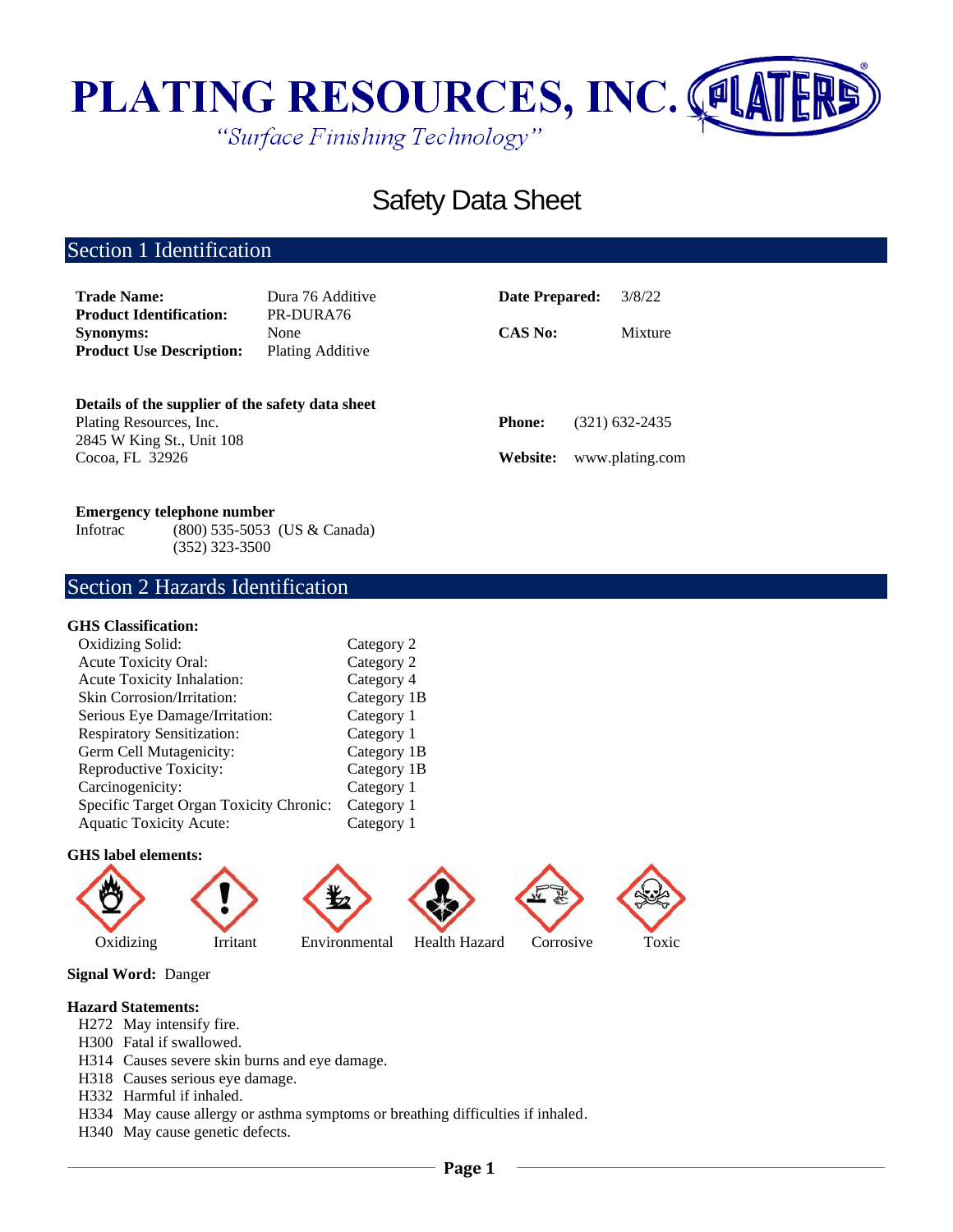- H360 May damage fertility or the unborn child.
- H372 Causes damage to organs through prolonged or repeated exposure.
- H400 Very toxic to aquatic life.

## **Precautionary Statements:**

## **Prevention**

- P201 Obtain special instructions before use.
- P202 Do not handle until all safety precautions have been read and understood.
- P210 Keep away from heat, open flames and hot surfaces. No smoking.
- P220 Store away from combustible materials.
- P260 Do not breathe dust.
- P264 Wash skin thoroughly after handling.
- P270 Do not eat, drink or smoke when using this product.
- P271 Use only outdoors or in a well-ventilated area.
- P280 Wear protective gloves, protective clothing and eye protection or face protection.
- P284 Wear respiratory protection.

### **Response**

- P301 + P310 IF SWALLOWED: Immediately call a POISON CENTER or physician.
- P301 + P330 + P331 IF SWALLOWED: Rinse mouth. Do NOT induce vomiting.
- P303 + P361 + P353 IF ON SKIN (or hair): Remove immediately all contaminated clothing. Rinse SKIN with water.
- P304 + P340 IF INHALED: Remove victim to fresh air and Keep at rest in a position comfortable for breathing.
- P305 + P351 + P338 IF IN EYES: Rinse cautiously with water for several minutes. Remove contact lenses, if present and easy

to do. Continue rinsing.

- P308 + P313 IF exposed or concerned: Get medical attention.
- P310 Immediately call a POISON CENTER or physician.
- P330 Rinse mouth.
- P342 + P311 IF experiencing respiratory symptoms: call a POISON CENTER or physician.
- P363 Wash contaminated clothing before reuse.

### **Storage**

P405 Store locked up.

## **Disposal**

P501 Dispose of contents/container to an approved waste disposal plant.

## **Hazards Not Otherwise Classified (HNOC):**

None.

## **Additional Information:**

None.

| Section 3 Composition          |                          |          |           |
|--------------------------------|--------------------------|----------|-----------|
| Chemical Name                  | Common name and synonyms | $CAS \#$ | $\%$      |
| Proprietary Component 1        |                          |          | $50 - 55$ |
| <b>Proprietary Component 2</b> |                          |          | $45 - 50$ |

## Section 4 First Aid

### **General:**

Move out of dangerous area. Perform first aid measures as indicated. Seek medical attention and show this safety data sheet to attending physician.

### **Inhalation:**

Move to fresh air and keep at rest in a position comfortable for breathing. If breathing difficulty occurs or persists seek medical attention. If not breathing give artificial respiration and seek immediate medical attention.

## **Skin contact:**

Immediately flush exposed skin with water for at least 15 minutes while removing contaminated clothing and/or shoes. Thoroughly wash with soap and water. Seek medical attention if irritation develops or persists.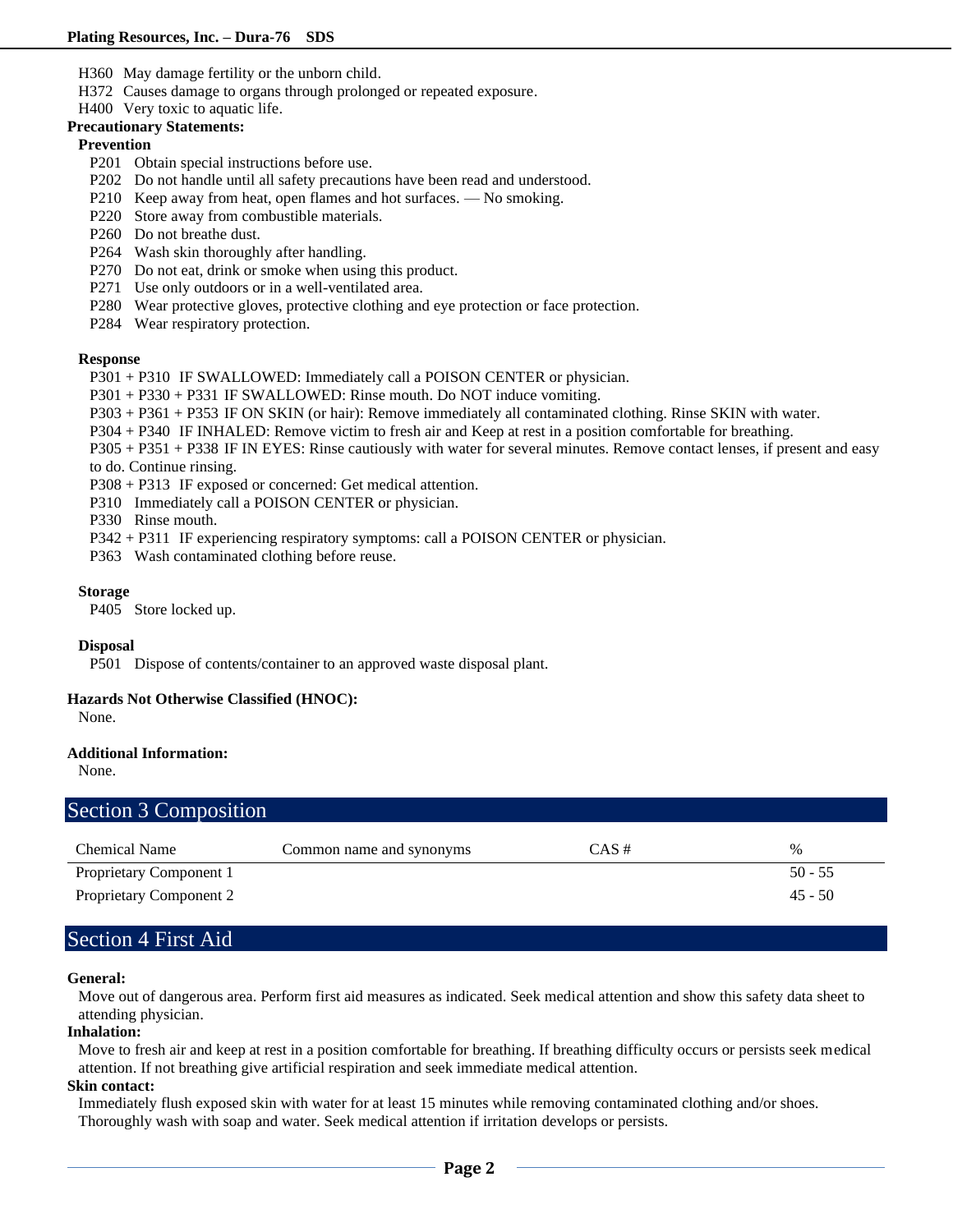## **Eye contact:**

Immediately flush eyes with water for at least 15 minutes, lifting the upper and lower eyelids intermittently. Check for and remove any contact lenses if easy to do. Seek immediate medical attention.

### **Ingestion:**

Rinse mouth with water. Do not induce vomiting. Seek immediate medical attention.

### **Most important symptoms and effects both acute and delayed:**

No information available.

## **Indication of any immediate medical attention and special treatment needed:**

No information available.

## Section 5 Fire Fighting Measures

## **Suitable Extinguishing Media:**

Use alcohol foam, carbon dioxide, dry chemical or water spray. Use water spray to cool fire exposed containers.

**Unsuitable Extinguishing Media:**

No information available.

## **Specific hazards developing from the chemical:**

In fire conditions product may decompose producing chromium fumes.

## **Precautions for firefighters:**

No information available.

## **Firefighting Instructions:**

No information available.

## **Protection During Firefighting:**

Wear full protective gear and full face pressure demand self-contained breathing apparatus.

## **Other information:**

No additional information available.

## Section 6 Accidental Release Measures

## **Personal precautions, protective equipment and emergency procedures:**

Avoid direct contact with skin, eyes and clothing. Avoid inhalation of mist, vapor or dust. Wear appropriate personal protective equipment as outlined in Section 8 of this SDS.

### **Environmental precautions:**

Prevent further leakage or spillage if safe to do so. Contain spilled material and prevent run-off onto ground or into water sources or sewers.

## **Methods and material for containment and cleaning up:**

Sweep up spilled material and place in suitable container for disposal. Dispose of spilled/collected material in accordance with all federal, state and local regulations.

## Section 7 Handling and Storage

## **Precautions for safe handling:**

Avoid contact with skin and eyes. Avoid inhalation of mist, vapor and dust. Ensure adequate ventilation. Do not eat, drink or smoke while handling. Wear appropriate personal protective equipment as outlined in Section 8 of this SDS.

## **Conditions for safe storage, including any incompatibilities:**

Store in original container. Keep container tightly closed. Store at room temperature (50-90 F) in a dry well-ventilated area.

## Section 8 Exposure Controls/Personal Protection

| Exposure limits:        |                  |                      |                       |                       |
|-------------------------|------------------|----------------------|-----------------------|-----------------------|
| Ingredient              | Data Source      | <b>Exposure Form</b> | <b>Exposure Value</b> | <b>Exposure Notes</b> |
| Proprietary Component 2 | <b>ACGIH TLV</b> | <b>TWA</b>           | $2 \text{ mg/m}$      | inhalable fraction    |
|                         | CAL/OSHA         |                      | $5 \text{ mg/m}$      |                       |
|                         | <b>OSHA PEL</b>  |                      | $5 \text{ mg/m}$      | respirable dust       |
| Proprietary Component 1 | <b>ACGIH TLV</b> | <b>TWA</b>           | $0.05 \text{ mg/m}$ 3 |                       |
|                         | <b>OSHA PEL</b>  | 8h TWA               | $0.05$ mg/m $3$       |                       |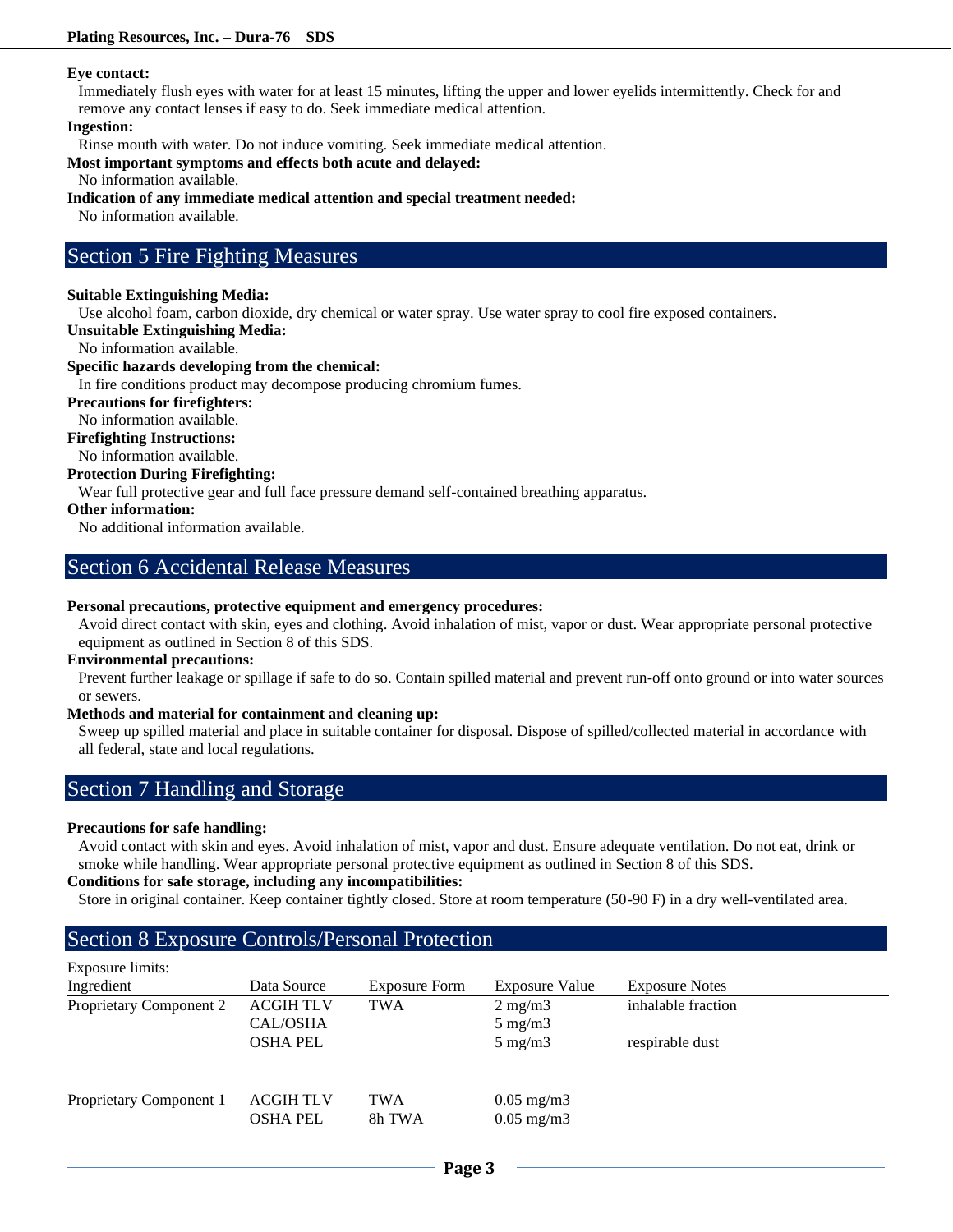#### **Appropriate Engineering Controls:**

Use local and/or general exhaust ventilation to maintain airborne concentrations below irritating levels or exposure limits. An eyewash and safety shower should be available in the work area.

## **Individual protection measures:**

## **Eye/face protection:**

Chemical goggles or face shield should be worn when handling this material.

**Skin protection:** 

### **Hand Protection:**

Wear chemical resistant gloves when handling.

### **Other:**

Wear chemical resistant clothing or chemical splash suit when handling.

### **Respiratory Protection:**

Wear respiratory protection while using this material.

### **General hygiene considerations:**

Follow good hygiene and safety practice. Wash hands and exposed skin before breaks and at the end of the work day. Do not eat, drink or smoke while handling this material. Do not wear contaminated or dirty clothing home from the work-site. Launder contaminated or dirty clothing before reuse.

### **Additional information:**

No additional information available.

## Section 9 Physical and Chemical Properties

| Appearance                       | Orange Powder  |
|----------------------------------|----------------|
| Odor                             | Not available. |
| Odor threshold                   | Not available. |
| pН                               | Not available. |
| Melting/freezing point           | Not available. |
| <b>Initial boiling point</b>     | Not available. |
| <b>Flash point</b>               | Not available. |
| <b>Evaporation rate</b>          | Not available. |
| <b>Flammability (solid, gas)</b> | Not available. |
| <b>Lower flammability limit</b>  | Not available. |
| <b>Upper flammability limit</b>  | Not available. |
| Lower explosive limit            | Not available. |
| <b>Upper explosive limit</b>     | Not available. |
| Vapor pressure                   | Not available. |
| <b>Vapor density</b>             | Not available. |
| <b>Relative density</b>          | Not available. |
| <b>Solubility in water</b>       | Not available. |
| <b>PC: n-octanol/water</b>       | Not available. |
| <b>Auto-Ignition temperature</b> | Not available. |
| <b>Decomposition temperature</b> | Not available. |
| <b>Viscosity</b>                 | Not available. |
| <b>Density</b>                   | Not available. |
| <b>Specific gravity</b>          | Not available. |

## Section 10 Stability and Reactivity

| <b>Reactivity:</b>             | Not reactive under normal use conditions.                                            |
|--------------------------------|--------------------------------------------------------------------------------------|
| <b>Chemical stability:</b>     | Material is stable under normal handling and storage conditions.                     |
| <b>Hazardous reactions:</b>    | Hazardous polymerization will not occur under normal handling and storage.           |
| <b>Conditions to avoid:</b>    | Avoid excessive heating, freezing and chemical contamination.                        |
| <b>Decomposition products:</b> | No decomposition products are expected under normal storage and handling conditions. |
| Incompatible materials:        | None known.                                                                          |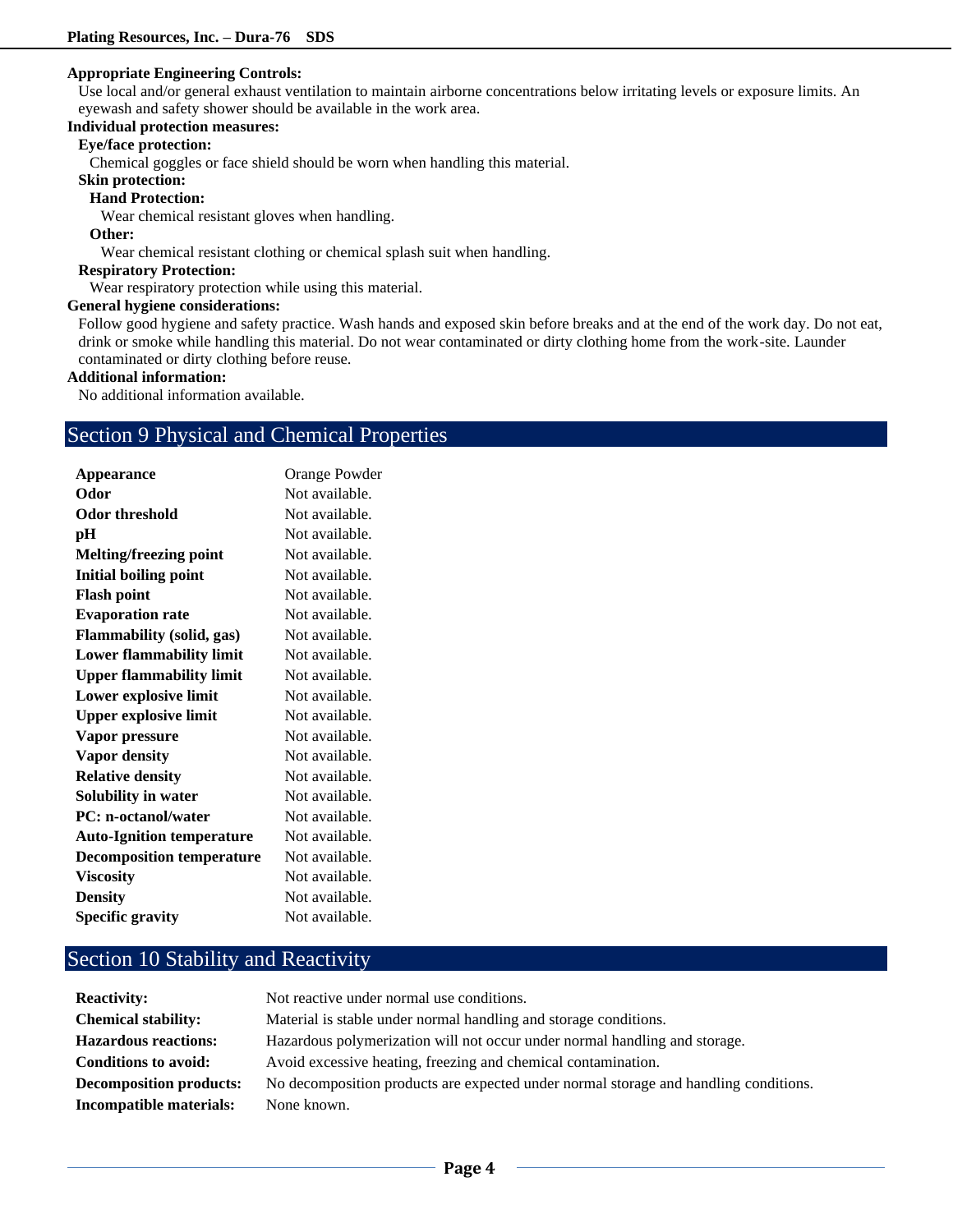## Section 11 Toxicological Information

### **Information on the likely routes of exposure:**

## **Inhalation:**

This material is irritating and toxic by inhalation.

## **Skin Contact:**

This material may cause irritation of the skin and may cause burns.

## **Eye Contact:**

This material is corrosive to the eyes and can cause irritation and burns.

### **Ingestion:**

This material may cause irritation and burns upon ingestion.

#### **Symptoms related to the physical, chemical and toxicological characteristics:**

No information available.

#### **Delayed and chronic effects:**

No information available.

## **Numerical measures of toxicity:**

| Components                                                     | Exposure   | Species | Dose                             | <b>Notes</b> |
|----------------------------------------------------------------|------------|---------|----------------------------------|--------------|
| <b>Proprietary Component 1:</b>                                |            |         |                                  |              |
| LD50                                                           | Oral       | Rat     | $50 \frac{\text{mg}}{\text{kg}}$ |              |
|                                                                |            |         |                                  |              |
| <b>Proprietary Component 2:</b>                                |            |         |                                  |              |
| LD50                                                           | Oral       | Rat     | 3450 mg/kg                       |              |
| LD50                                                           | Dermal     | Rabbit  | $>2000$ mg/kg                    |              |
| LC50                                                           | Inhalation | Rat     | $>2$ mg/l                        |              |
| <b>Toxicological effects:</b>                                  |            |         |                                  |              |
| <b>Acute Toxicity:</b>                                         |            |         |                                  |              |
| Mixture:                                                       |            |         |                                  |              |
| No information available.                                      |            |         |                                  |              |
| <b>Skin Corrosion/Irritation:</b>                              |            |         |                                  |              |
| Mixture:                                                       |            |         |                                  |              |
| No information available.                                      |            |         |                                  |              |
| <b>Serious Eye Damage/Irritation:</b>                          |            |         |                                  |              |
| Mixture:                                                       |            |         |                                  |              |
| No information available.                                      |            |         |                                  |              |
| <b>Respiratory sensitization:</b>                              |            |         |                                  |              |
| Mixture:                                                       |            |         |                                  |              |
| This material may cause respiratory sensitization.             |            |         |                                  |              |
| <b>Skin sensitization:</b>                                     |            |         |                                  |              |
| Mixture:                                                       |            |         |                                  |              |
| No information available.                                      |            |         |                                  |              |
| Germ cell mutagenicity:                                        |            |         |                                  |              |
| Mixture:                                                       |            |         |                                  |              |
| This material may be a germ cell mutagen.                      |            |         |                                  |              |
| <b>Carcinogenicity:</b>                                        |            |         |                                  |              |
| Mixture:                                                       |            |         |                                  |              |
| This product is considered to be a potential carcinogen by:    |            |         |                                  |              |
| NTP: Yes                                                       |            |         |                                  |              |
| OSHA: No                                                       |            |         |                                  |              |
| <b>IARC: Yes</b>                                               |            |         |                                  |              |
| <b>Reproductive toxicity:</b><br>Mixture:                      |            |         |                                  |              |
| This product may cause reproductive and developmental effects. |            |         |                                  |              |
| <b>STOT-single exposure:</b>                                   |            |         |                                  |              |
| Mixture:                                                       |            |         |                                  |              |
| No information available.                                      |            |         |                                  |              |
|                                                                |            |         |                                  |              |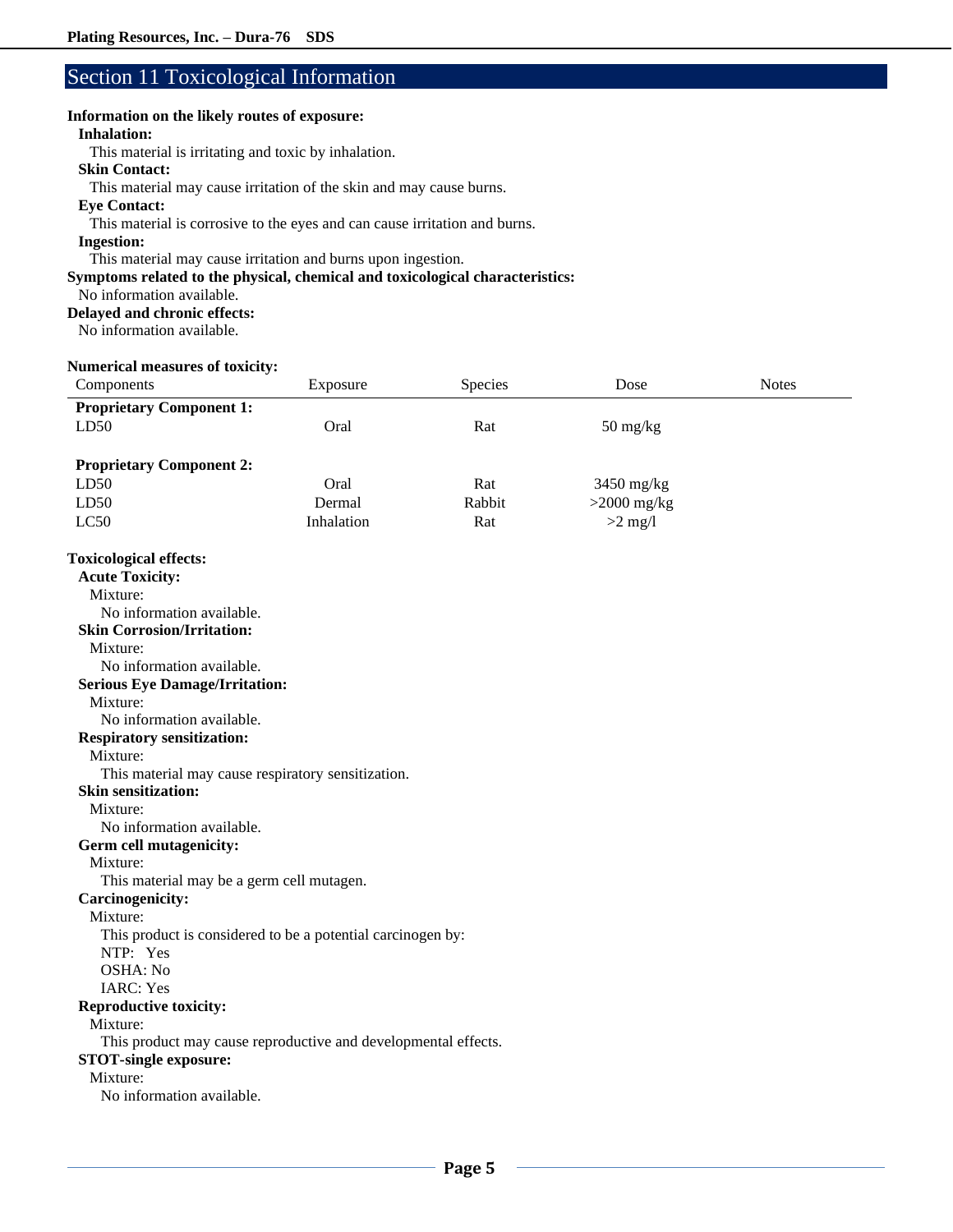#### **STOT-repeated exposure:**

Mixture:

This material may cause damage through prolonged or repeated exposure.

**Aspiration hazard:**

Mixture:

This product is not an aspiration hazard.

**Additional information:**

None.

## Section 12 Ecological Information

### **Ecotoxicity:**

No information available.

#### **Numerical measures of ecotoxicity:**

| Components                            | Type             | <b>Species</b>             | Dose               | <b>Notes</b> |
|---------------------------------------|------------------|----------------------------|--------------------|--------------|
| <b>Proprietary Component 1:</b>       |                  | No Data Available          |                    |              |
| <b>Proprietary Component 2:</b>       |                  |                            |                    |              |
| Fish                                  | LC50             | <b>Pimephales Promelas</b> | $627 \text{ mg}/1$ |              |
| Invertebrates                         | EC <sub>50</sub> | Ceriodaphnia Dubia         | $113$ mg/l         |              |
| Algae                                 | EC50             | Chlorella Pyrenoidosa      | $10 \text{ mg}/l$  |              |
| <b>Persistence and degradability:</b> |                  |                            |                    |              |
| Mixture:                              |                  |                            |                    |              |
| No information available.             |                  |                            |                    |              |
| <b>Bioaccumulative potential:</b>     |                  |                            |                    |              |
| Mixture:                              |                  |                            |                    |              |
| No information available.             |                  |                            |                    |              |
| <b>Mobility in soil:</b>              |                  |                            |                    |              |
| Mixture:                              |                  |                            |                    |              |
| No information available.             |                  |                            |                    |              |
| <b>Other adverse effects:</b>         |                  |                            |                    |              |
| Mixture:                              |                  |                            |                    |              |

No information available.

#### **Additional information:**

No information available.

## Section 13 Disposal Considerations

### **Disposal instructions:**

Dispose of material in accordance with all federal, state and local regulations.

**Contaminated packaging:**

Triple rinse container and offer for recycling. Dispose of container following all federal, state and local regulations.

## **Additional Information:**

No additional information available.

## Section 14 Transport Information

### **DOT:**

**UN number:** UN3288 **UN proper shipping name:** UN3288, Toxic Solids, Inorganic, N.O.S. (Dichromic Acid), 6.1, PGIII **Class:** 6.1 **Subsidiary Risk:** none **Label(s):** 6.1 **Packing group:** III **Packaging exceptions:** none